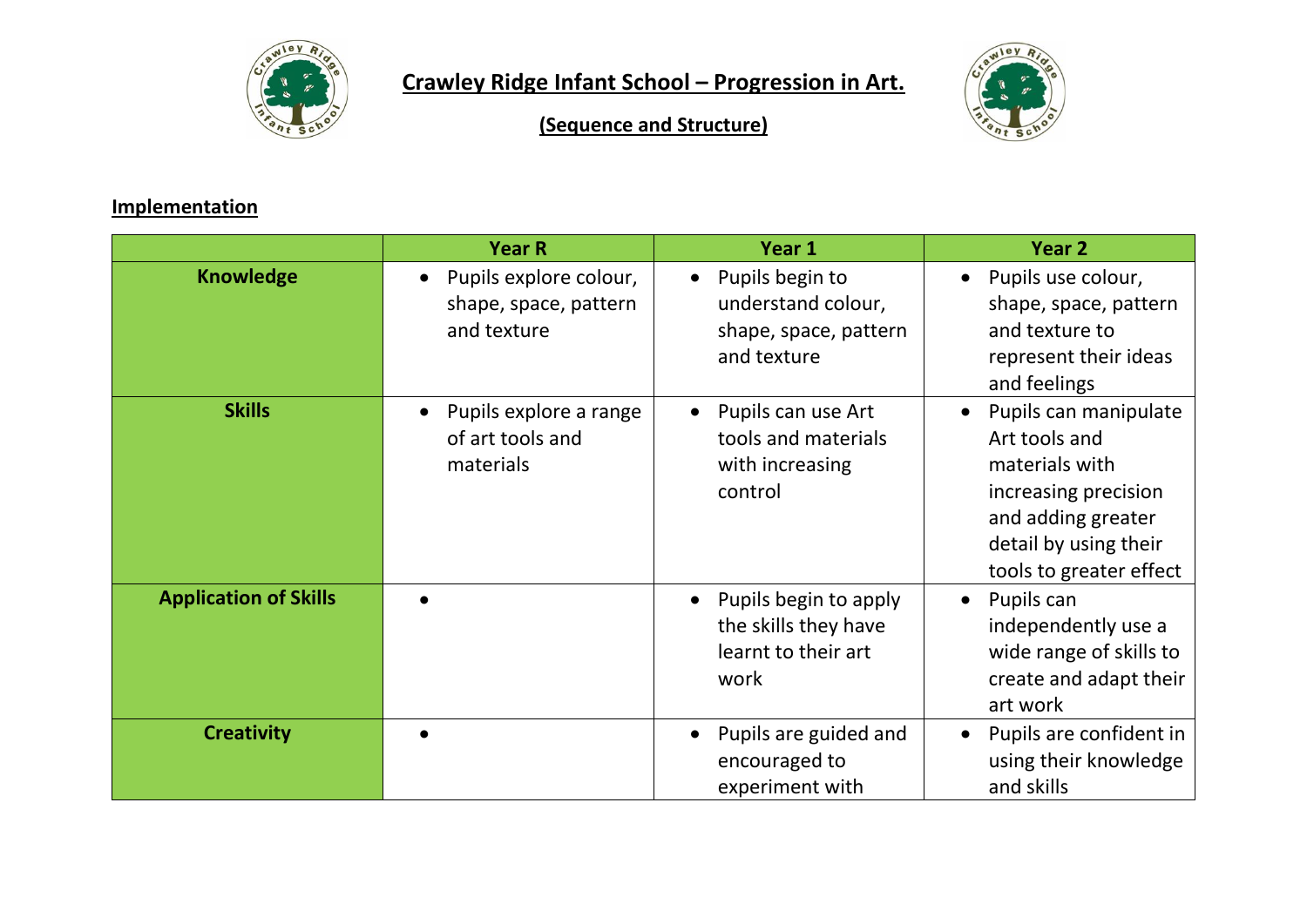|                                                        |           | different ideas and                                                                                                                               | independently to take                                                                                                                                                                |
|--------------------------------------------------------|-----------|---------------------------------------------------------------------------------------------------------------------------------------------------|--------------------------------------------------------------------------------------------------------------------------------------------------------------------------------------|
|                                                        |           | techniques                                                                                                                                        | risks and experiment                                                                                                                                                                 |
|                                                        |           |                                                                                                                                                   | with a range of                                                                                                                                                                      |
|                                                        |           |                                                                                                                                                   | mediums                                                                                                                                                                              |
| <b>Knowledge and</b><br><b>Appreciation of Artists</b> | $\bullet$ | Pupils learn about the<br>work and techniques<br>of a range of artists<br>linked to their<br>developing skills eg<br>Monet (splodge<br>paintings) | Pupils learn about the<br>$\bullet$<br>work and techniques<br>of a range of artists<br>linked to their<br>developing skills eg<br><b>Clarice Cliff (intricate</b><br>colour and line |
|                                                        |           |                                                                                                                                                   | painting)                                                                                                                                                                            |
| <b>Key Vocabulary</b>                                  |           | Line, colour, colour mixing,                                                                                                                      | Line $-$ thin, bold, faint,                                                                                                                                                          |
|                                                        |           | primary colours, shape,                                                                                                                           | wavy, broken                                                                                                                                                                         |
|                                                        |           | texture, drawing, painting,                                                                                                                       | Colour - tone, bright, dull,                                                                                                                                                         |
|                                                        |           | blending, bending, collage,                                                                                                                       | dark, light, secondary                                                                                                                                                               |
|                                                        |           | pattern, outline,                                                                                                                                 | colours                                                                                                                                                                              |
|                                                        |           | overlapping, layering, print,                                                                                                                     | Shape $-$ oval, long, curvy                                                                                                                                                          |
|                                                        |           | material, fabric, soft, shiny,                                                                                                                    | Space                                                                                                                                                                                |
|                                                        |           | smooth, wavy, card, paper,                                                                                                                        | Texture – smooth, crinkly,                                                                                                                                                           |
|                                                        |           | natural materials, clay, hard,                                                                                                                    | rough                                                                                                                                                                                |
|                                                        |           | slip, scoring, 2D and solid                                                                                                                       | Brush strokes – squiggles,                                                                                                                                                           |
|                                                        |           | image, surface, portrait,                                                                                                                         | splodges, dots, dashes,                                                                                                                                                              |
|                                                        |           | landscape, image, artist,                                                                                                                         | regular and irregular shapes                                                                                                                                                         |
|                                                        |           | iPad, brush strokes,                                                                                                                              | Illustration, illustrator,                                                                                                                                                           |
|                                                        |           | impressionist, abstract,                                                                                                                          | textile, tactile, flexible, rigid,                                                                                                                                                   |
|                                                        |           | observational drawings                                                                                                                            | pliable, malleable,                                                                                                                                                                  |